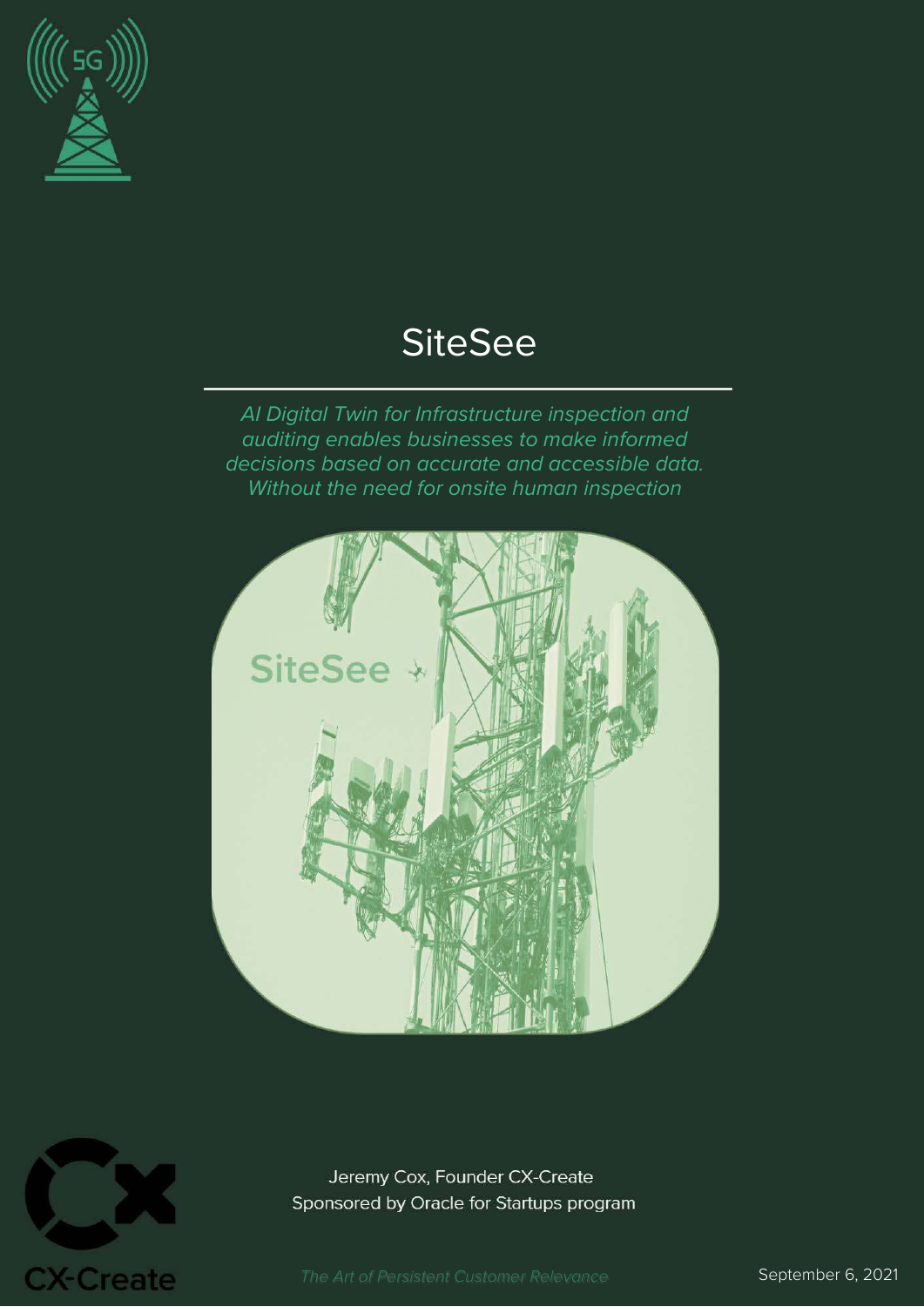# Contents

| 5G network operators are vying for cell tower space as they roll out 5G 3                    |  |
|----------------------------------------------------------------------------------------------|--|
| Both cell tower owners and 5G operators have a massive stake in speed, cost reduction,       |  |
|                                                                                              |  |
|                                                                                              |  |
| From RF emission predictions to an integrated suite of SaaS applications covering the        |  |
|                                                                                              |  |
| Al Digital Twin for Infrastructure enables businesses to make informed decisions based on    |  |
|                                                                                              |  |
| SiteSee is making its mark with cell tower infrastructure owners and 5G network operators in |  |
|                                                                                              |  |
|                                                                                              |  |
| Current investors include: Australian Shark Tank, Steve Baxter, Seven West Media, and        |  |
|                                                                                              |  |
| Oracle Cloud Infrastructure and the Oracle for Startups Program prove their value to SiteSee |  |
|                                                                                              |  |
|                                                                                              |  |
|                                                                                              |  |
|                                                                                              |  |
|                                                                                              |  |
|                                                                                              |  |

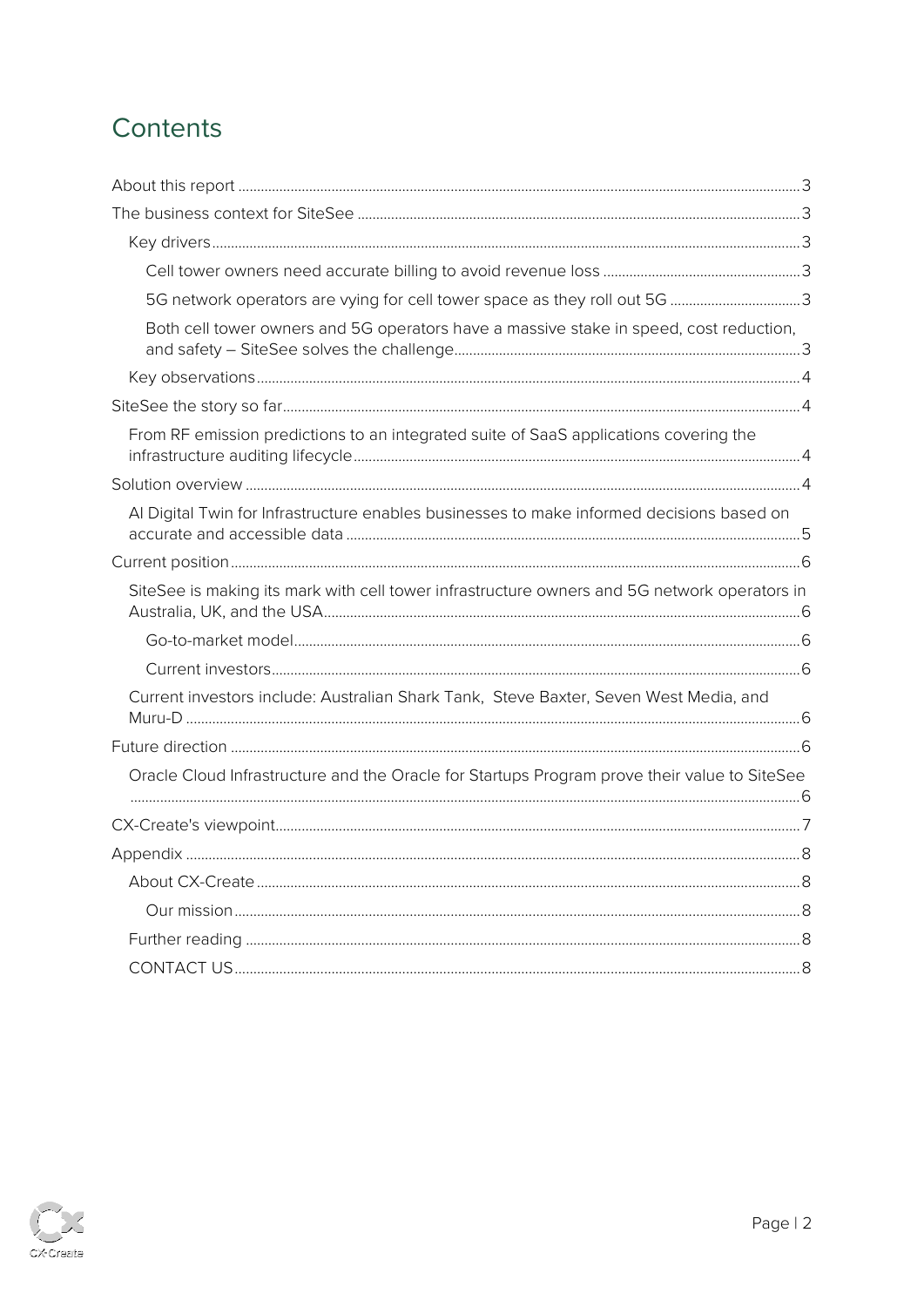# <span id="page-2-0"></span>About this report

Based on direct interviews with the co-founder and CEO, Lucio Piccoli, this brief report introduces [SiteSee,](https://www.sitesee.io/) one of the many startups supported by the [Oracle for Startups](http://www.oracle.com/startup) program.

SiteSee is an exciting and innovative business providing AI and drone-enabled remote site inspection of infrastructure assets such as cell towers. Without the need for onsite and often hazardous site audits. In the realm of 5G infrastructure rollouts and replacement of 4G equipment, this saves considerable time and cost. Major beneficiaries are cell tower owners and 5G communications services providers. Utilities and power companies can also benefit from the same SaaS-based technology.

The theme for this month is around startups in the 5G communications sector and how they are innovating and changing the competitive landscape.

CX-Create is an independent IT industry analyst and advisory firm, and this report is sponsored by the Oracle for Startups program team.

# <span id="page-2-1"></span>The business context for SiteSee

#### <span id="page-2-2"></span>Key drivers

In the context of the communications sector, two major constituents stand out, though with differing needs – cell tower owners and 5G operators

#### <span id="page-2-3"></span>Cell tower owners need accurate billing to avoid revenue loss

Cell tower owners are responsible for building and maintaining the infrastructure as a platform for 5G communications equipment. The average number of cell towers in their infrastructure portfolios varies from an average of 100 in the US and Europe to over 300 in some parts of Asia. While cell tower technology has continued to evolve, most cell tower owners who have poor inventory records are losing out on \$millions of unbilled revenues. They need accurate audits of all installed equipment and which operator to charge. The traditional approach is to send out engineers infrequently due to costs and rely on manually produced site audits.

#### <span id="page-2-4"></span>5G network operators are vying for cell tower space as they roll out 5G

5G network operators want to rollout 5G infrastructure and optimize coverage as fast as possible. Siting new 5G equipment and replacing a vast inventory of 4G kit across thousands of cell towers is a Herculean planning task. Even more demanding and time-consuming if relying on manually produced and often inaccurate records.

They are also competing for available space on cell towers with other 5G network operators, and the positioning of their equipment has a significant impact on the efficiency of the cellular network. Considerable effort goes into designing, planning, and optimal 5G equipment to deliver the network, involving hundreds of cell towers. Without the support of remote audits, 5G rollouts could take years.

#### <span id="page-2-5"></span>Both cell tower owners and 5G operators have a massive stake in speed, cost reduction, and safety – SiteSee solves the challenge

Faster rollout of 5G infrastructure and equipment is in the interests of cell tower companies and 5G network operators. Many of the tens of thousands of cell towers are sited in extreme environments, deserts, the tropics, or in countries with arctic winter conditions. This makes them difficult to reach and hazardous to inspect.

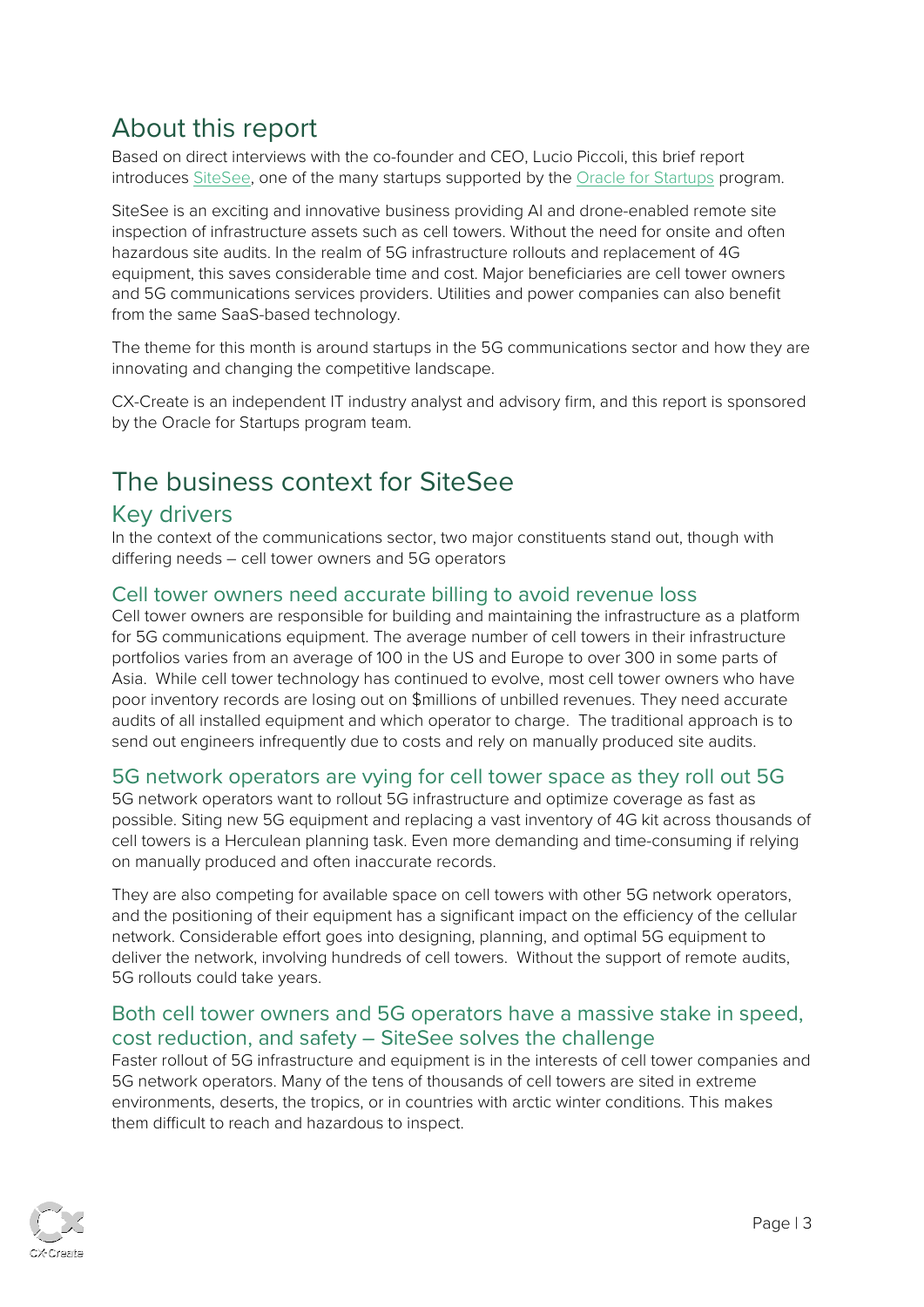It is these challenges that SiteSee exists to solve through its integrated SaaS applications covering remote drone-based inspection planning, advanced 3D modeling, and AI-supported analysis—creating a digital twin of the complex infrastructure and all it contains.

### <span id="page-3-0"></span>Key observations

- From RF emission predictions to an integrated suite of SaaS applications covering the entire infrastructure auditing lifecycle
- AI Digital Twin for Infrastructure enables businesses to make informed decisions based on accurate and accessible data
- SiteSee makes its mark with cell tower infrastructure owners and 5G network operators in Australia, India, the UK, and the USA

# <span id="page-3-1"></span>SiteSee the story so far

### <span id="page-3-2"></span>From RF emission predictions to an integrated suite of SaaS applications covering the infrastructure auditing lifecycle

SiteSee, headquartered in Brisbane, Australia, was founded in 2016 by the CEO, Lucio Piccoli and David and Lachlan Crane. David Crane a former radio frequency (RF) engineer, came up with the idea of predicting RF emissions as a viable use-case for a new business. Piccoli, a 3D programmer, offered his help and developed the initial solution. Public concern about the potential health risks of 4G emissions was amplified by even greater concerns over 5G, which was exponentially more powerful.

The solution caught the attention of Australia's largest telco, Telstra. In September of 2016, SiteSee was selected by Telstra Corporations' prestigious Muru-D business accelerator program and successfully received funding from Australian Shark Tank celebrity, entrepreneur, and investor - Steve Baxter, Seven West Media, and Muru-D.

Following the first flush of success and recognition, the team visited a tower cell owner in the US, and Piccoli was disappointed to learn that RF emissions were the least of the owner's concerns. The biggest headache was lost revenue due to inaccurate billing based on poorly kept individual cell tower records. Records were often out of date and relied on maintenance engineer's updating records, which lacked the precision required for accurate invoicing. The cost to inspect some 90,000 towers was prohibitive.

Piccoli and the team returned a couple of months later with a solution – to audit towers using 3D video capture from drone-mounted cameras. This serendipitous pivot led to the current solution. SiteSee's solution, outlined in more detail below, uses machine learning (ML) to analyze the 3D images much faster than is possible by human observation. The firm has also invested time and effort in developing and patenting ML recipes that reflect the complex array of cell towers' environments. While 3D video capture via drones could be easily replicated, the manual effort and tedium in trawling through millions of videos would take too long and lead to significant errors.

SiteSee has the first-mover advantage and a clear vision – 'to digitize complex infrastructure.'

## <span id="page-3-3"></span>Solution overview

SiteSee's solution, outlined in Figure.1, manages the complete workflow from planning inspections via drones to capturing detailed audits of any equipment such as panels, antennas,

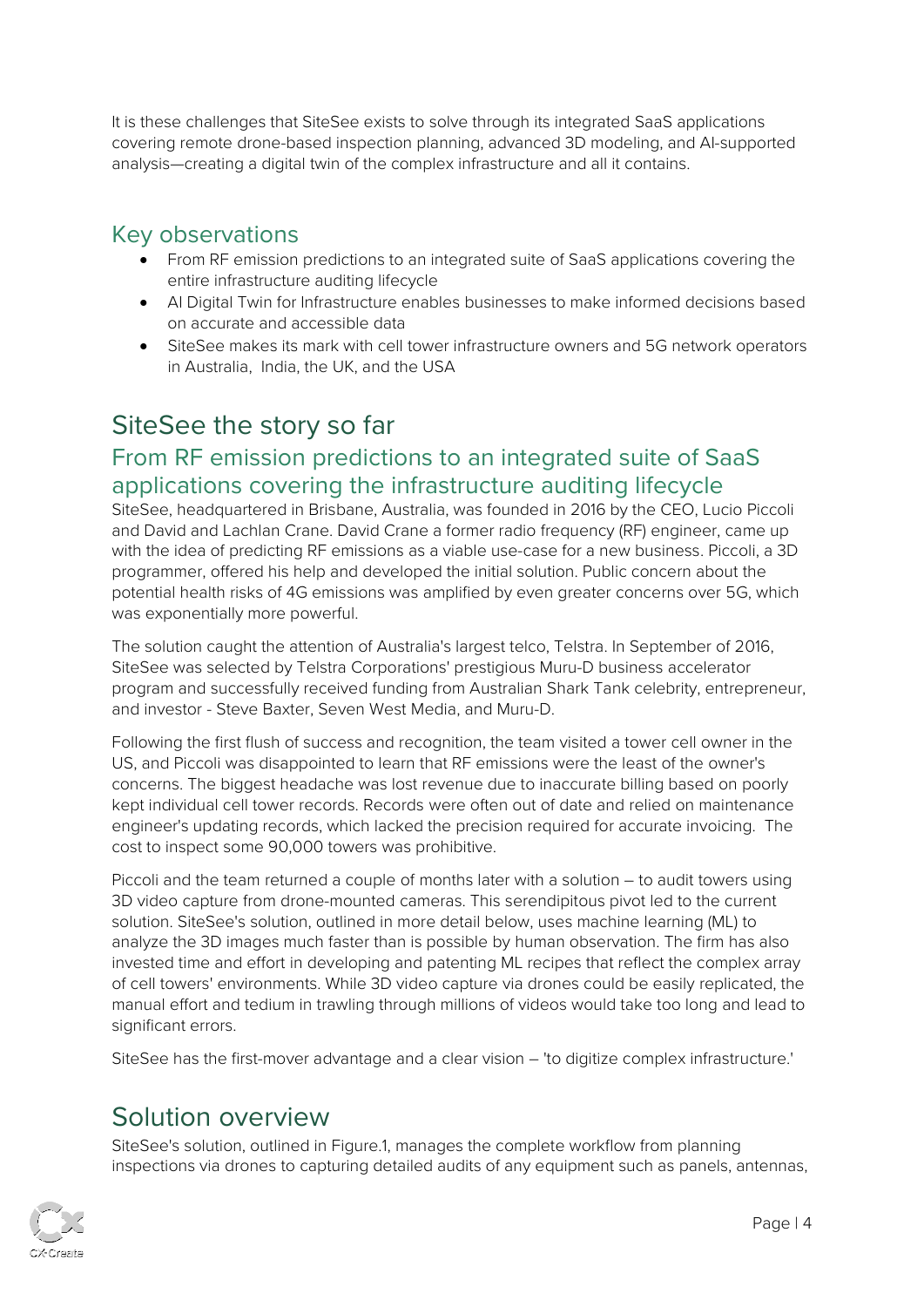microwave dishes, and remote radio units. The level of detail goes right down to the elevation, tilt, and manufacturer's serial number. A complete digital twin of all assets is provided, including their current state or need for replacement or maintenance. It also helps resolve any invoicing issues between the cell tower owner and the 5G mobile network operator.



FIGURE 1 SITESEE'S SOLUTION OVERVIEW - SOURCE: SITESEE

### <span id="page-4-0"></span>AI Digital Twin for Infrastructure enables businesses to make informed decisions based on accurate and accessible data

As Piccoli said: 'Our solution leads to the identification of lost revenue and the discovery of more revenue potential on the tower, and this is done without having anyone climb the tower,"

#### It does so, elegantly, by providing three integrated applications with options that span the entire workflow:

- DroneSee for developing automated drone inspection flight plans
- TowerSee –to digitize assets, create a 3D model and digital twin, and use SiteSee's advanced object recognition and ML algorithms to catalog individual equipment items or inspect their condition.
- TowerSee Max provides enhanced accuracy beyond the standard that GPS-enabled drones offer. TowerSee Max combines with ground control points (GCPs) during the capture process providing angle measurements with accuracy within a fraction of a degree. This includes accurate tilt and bearing measurements of antennas that can contribute significantly to the quality of RF networks.
- AI Boost Engine to enhance images if, for some reason, the video quality has been compromised, perhaps from weather conditions. This avoids having to repeat the exercise and saves time.
- AI Audit Engine which automatically detects the classification and position of equipment. Advanced convolution neural networks (CNN) to automatically detect and classify infrastructure through an end-to-end process without the need for human intervention.
- **EME Compliance** the interactive 3D environment can be used to simulate the spatial distribution of electromagnetic fields. Any exclusion zones and distances can be

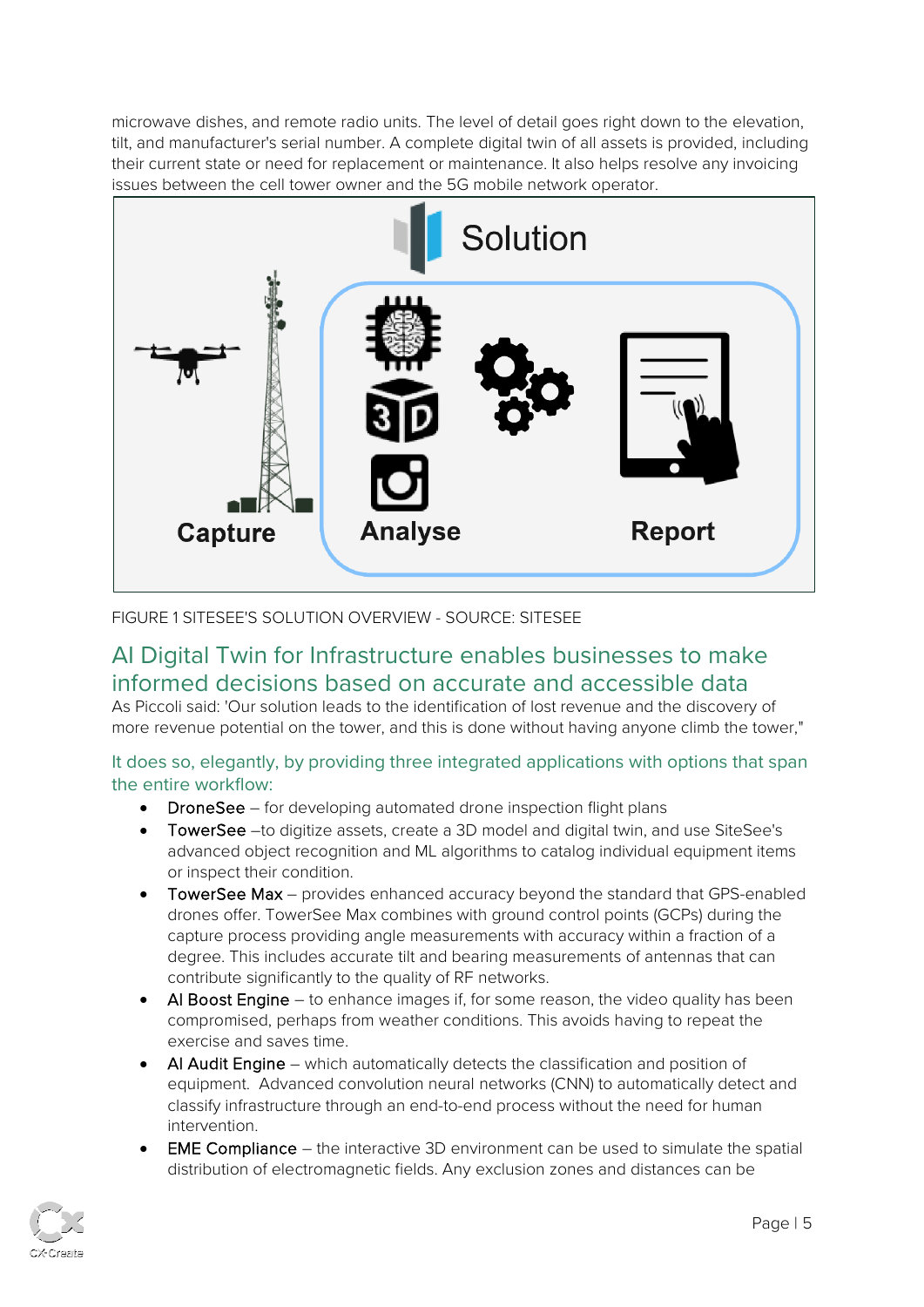measured. Reports can then be shared with local authorities or interest groups to provide complete transparency and reduce any health concerns about emissions.

# <span id="page-5-0"></span>Current position

### <span id="page-5-1"></span>SiteSee makes its mark with cell tower infrastructure owners and 5G network operators in Australia, India, the UK, and the USA

After its initial success with Telstra, SiteSee has several major cell tower companies as customers in the US. Other customers include Nokia (Australia), Indus and JIO (India), Arqiva and WHP Telecoms (UK)

#### <span id="page-5-2"></span>Go-to-market model

It also has several partners with systems integrators, including Accenture and Deloitte. Local engineering and maintenance companies provide an additional route-to-market, and SiteSee offers a white-label service to bundle the SiteSee solution into their offerings.

#### <span id="page-5-3"></span>Current investors

<span id="page-5-4"></span>Current investors include Australian Shark Tank, Steve Baxter, Seven West Media, and Muru-D, TerraDone and Hapstone Partners

# <span id="page-5-5"></span>Future direction

SiteSee will continue to focus on cell tower owners and 5G network operators in the immediate future. It is a high-value low volume market, and growth will come primarily through partners with a local presence.

Power companies have many characteristics in common with cell tower companies, with remote and distributed complex infrastructure. The same techniques to improve infrastructure auditing and monitor the effects of corrosion apply.

### <span id="page-5-6"></span>Oracle Cloud Infrastructure and the Oracle for Startups program prove their value to SiteSee

SiteSee was already a member of the forerunner to Oracle for Startups Program. Oracle Cloud Infrastructure (OCI) provides the development environment for the solution. Oracle bare metal GPUs are used for the massive workloads that are required. As Piccoli commented, 'OCI provides a large cloud data and analytics processing ecosystem including ML.'

Piccoli's one regret with the program is that it did not start a year earlier. In his own words: 'the new program was especially attractive, a really good initiative on pricing and the large computer machines we need to run our workloads. We've also had lots of helpful support from the team and feel like they really wanted us to succeed. I can't thank them enough. We'd definitely recommend them.

SiteSee won all three categories in Oracle's APAC Startup Idol: Most Creative, Best Overall Pitch, and Best Innovative Solution in September 2020. Based loosely on the famous TV program Dragon's Den, six startups were given three minutes to introduce themselves to regional analysts.

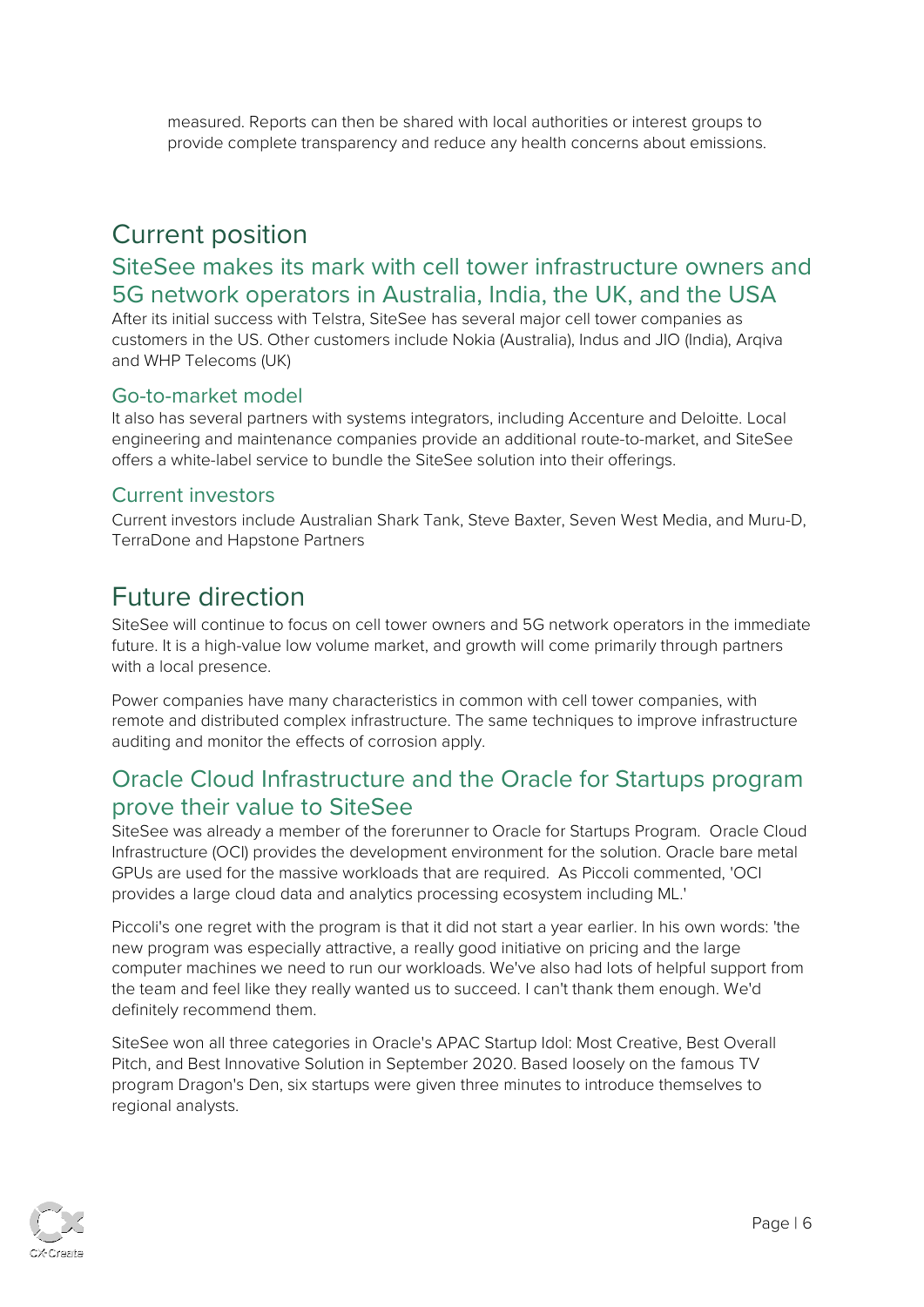# <span id="page-6-0"></span>CX-Create's viewpoint

We expect SiteSee to grow rapidly for several reasons:

- Estimates of between 2.5M and 5m 4G cell towers that must be upgraded to 5G, provides significant market opportunity for SiteSee, a first mover in this field.
- The company meets a need with clear benefits for cell tower owners, 5G network operators, and utilities. The drive for ever-faster rollout of 5G and the need to automate remote inspection, serves each type of organization.
- Patents on ML models covering all kinds of physical environments will make it harder for copycats attempting to compete.
- SiteSee's partner strategy focused on local specialists and international systems integrators provides an effective route-to-market, providing global reach.
- Oracle Market Access is also likely to increase SiteSee's visibility and opportunities.
- Further integration with 5G network planning systems may provide additional opportunities for intelligent automation and keep SiteSee ahead of the innovation curve.

This all adds up to a promising future for SiteSee.

#### Summary details **Table 1: Fact sheet**

| <b>Solution name</b>               | Al Digital Twin                                                           | <b>Solution category</b> | Automated<br>infrastructure<br>intelligence<br>solution                          |
|------------------------------------|---------------------------------------------------------------------------|--------------------------|----------------------------------------------------------------------------------|
| <b>Key industries</b>              | Cell tower infrastructure<br>owners and 5G network<br>operators           | Geographies              | Global                                                                           |
| <b>Deployment</b><br>model         | <b>SaaS</b>                                                               | <b>Licensing basis</b>   | Subscription                                                                     |
| Size of<br>organizations<br>served | Large enterprises in<br>telecommunications and<br>power supply industries | Go-to-market<br>model    | Direct and through<br>reseller partners                                          |
| <b>Number of</b><br>employees      | 10                                                                        | <b>Key partnerships</b>  | Accenture,<br>Deloitte, and local<br>engineering and<br>maintenance<br>companies |
| <b>URL</b>                         | www.sitesee.jo                                                            | HQ                       | Brisbane, Australia                                                              |